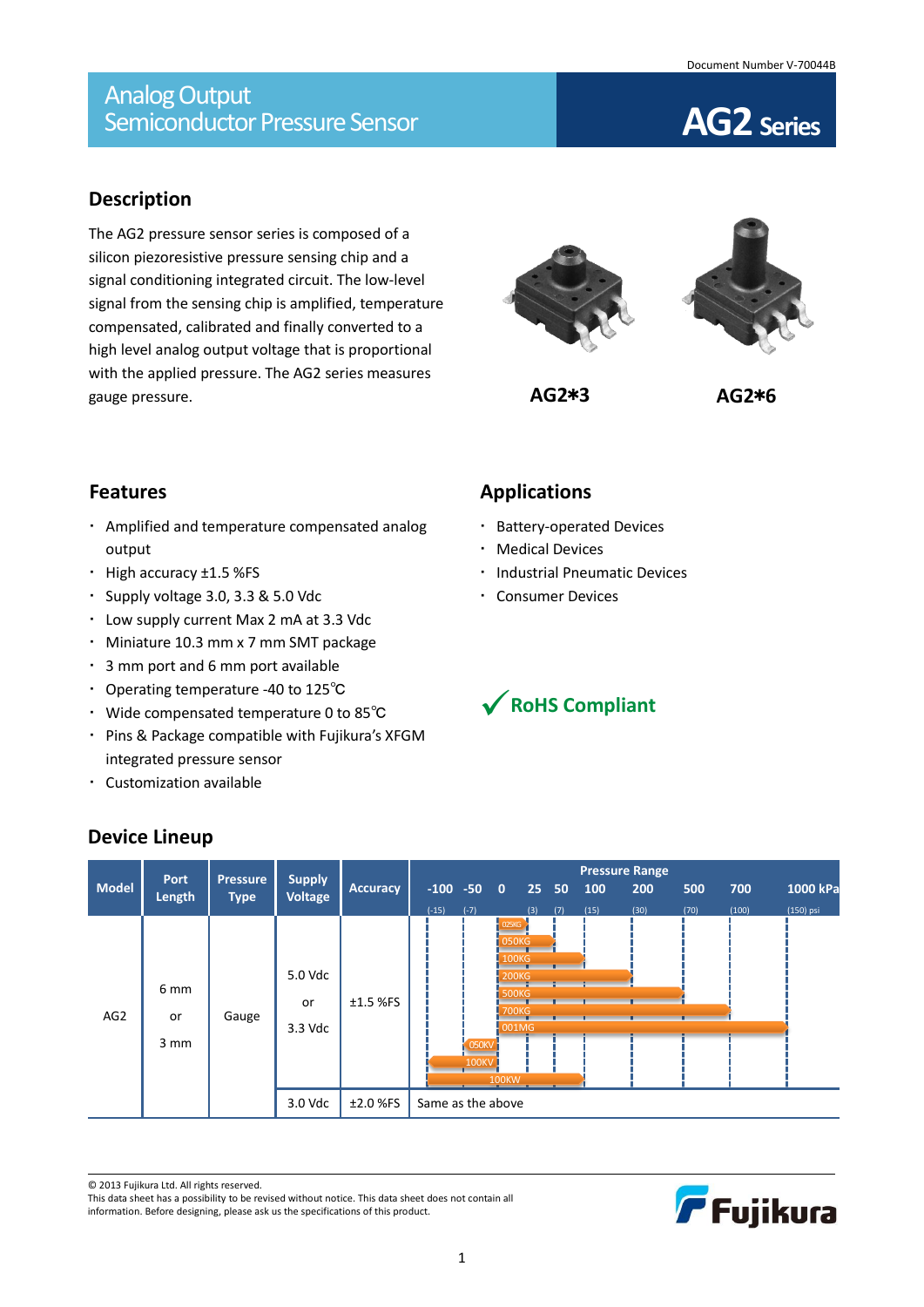## Analog Output Semiconductor Pressure Sensor **AG2Series**



#### **Device Name Code**





#### **Block Diagram Diagram Output Characteristics**



© 2013 Fujikura Ltd. All rights reserved. This data sheet has a possibility to be revised without notice. This data sheet does not contain all information. Before designing, please ask us the specifications of this product.

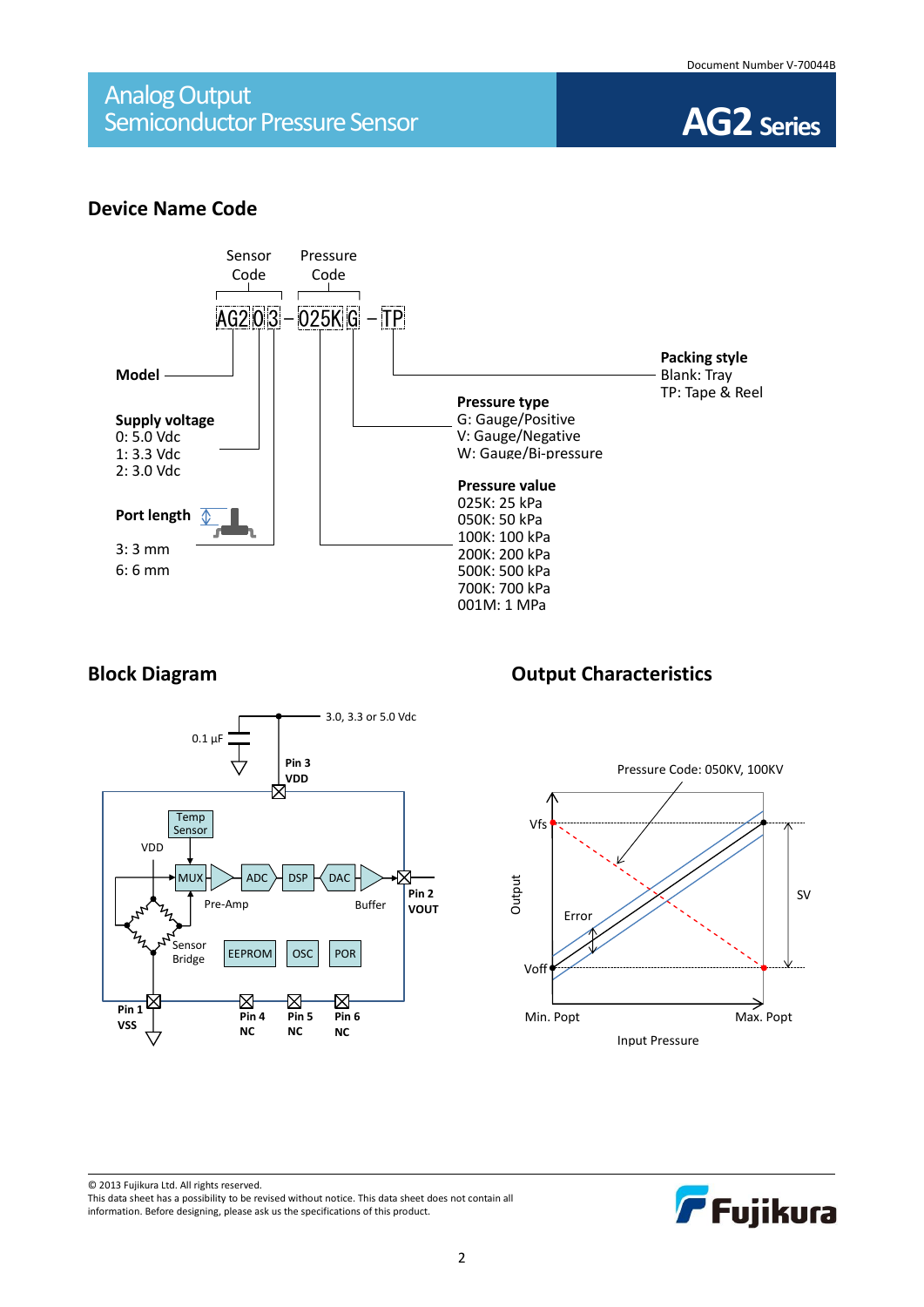## **Absolute Maximum Ratings**

| <b>Item</b>                  | <b>Symbol</b> | Rating                   |        |  |  |
|------------------------------|---------------|--------------------------|--------|--|--|
| Supply Voltage               | <b>VDDmax</b> |                          | Vdc    |  |  |
| Load Pressure                | Pmax+         | See Pressure Range Table |        |  |  |
| <b>Operating Temperature</b> | Topt          | -40 to +125              | $\sim$ |  |  |
| Storage Temperature          | <b>Tstg</b>   | $-40$ to $+125$          | $\sim$ |  |  |

#### **General Specifications**

| <b>Item</b>               | <b>Symbol</b>            | <b>Sensor Code</b>            |       |                |     |  |  |
|---------------------------|--------------------------|-------------------------------|-------|----------------|-----|--|--|
|                           |                          | AG20*                         | AG21* |                |     |  |  |
| Supply Voltage            | <b>VDD</b>               | $5.0+0.25$<br>$3.3 \pm 0.165$ |       | $3.0 \pm 0.15$ | Vdc |  |  |
| Type of Pressure          | $\overline{\phantom{0}}$ | Gauge pressure                |       |                |     |  |  |
| Pressure Media            | -                        | Non-corrosive gases           |       |                |     |  |  |
| Compensated Temperature   | $\sim$                   | $0$ to +85                    |       |                |     |  |  |
| <b>Operating Humidity</b> | Hopt                     | 30 to 85 (non-condensing)     |       |                |     |  |  |
| <b>Storage Humidity</b>   | Hstg                     | 30 to 85 (non-condensing)     |       |                |     |  |  |

#### **Pressure Range**

| <b>Item</b>                    |       |               | <b>Pressure Code</b> |                           |        |                       |         |         |                       |        |              |              |             |
|--------------------------------|-------|---------------|----------------------|---------------------------|--------|-----------------------|---------|---------|-----------------------|--------|--------------|--------------|-------------|
|                                |       | <b>Symbol</b> |                      | <b>1 050KG L</b><br>025KG |        | 100KG   200KG   500KG |         |         | ' 700KG  001MG  050KV |        | <b>100KV</b> | <b>100KW</b> | <b>Unit</b> |
| Absolute Maximum Load Pressure | Pmax+ |               | $+50$                | $+100$                    | $+200$ | +400                  | $+1000$ | $+1400$ | $+1500$               | $+100$ | $+200$       | $+200$       |             |
|                                | Popt. | Min.          |                      |                           |        |                       |         | 0       |                       | $-50$  | $-100$       | $-100$       | kPa         |
| <b>Measurement Pressure</b>    |       | Max.          | $+25$                | $+50$                     | $+100$ | $+200$                | $+500$  | $+700$  | $+1000$               |        |              | $+100$       |             |

## **Electrical Characteristics** Load resistor RL =∞, Ambient temperature Ta = 25<sup>°</sup>C

| <b>Sensor Code</b>                          | <b>Item</b>               | <b>Condition</b>                    | <b>Symbol</b> |                | <b>Unit</b>              |                          |            |
|---------------------------------------------|---------------------------|-------------------------------------|---------------|----------------|--------------------------|--------------------------|------------|
|                                             |                           |                                     |               | Min.           | Typ.                     | Max.                     |            |
|                                             | Offset Voltage            | Min. Popt, 050KV & 100KV: Max. Popt | Voff          | 0.1325         | 0.2                      | 0.2675                   | $\vee$     |
|                                             | <b>Full Scale Voltage</b> | Max. Popt, 050KV & 100KV: Min. Popt | Vfs           | 4.6325         | 4.7                      | 4.7675                   | $\vee$     |
|                                             | Span Voltage              | Min. to max. Popt                   | <b>SV</b>     |                | 4.5                      |                          | v          |
| AG20*<br>$VDD = 5.0$ Vdc                    |                           | 0 to $85^{\circ}$ C                 | Error         | $-1.5$         | $\overline{\phantom{a}}$ | $+1.5$                   | %FS        |
|                                             | Accuracy                  |                                     |               | $-0.0675$      | $\sim$                   | $+0.0675$                | $\vee$     |
|                                             | <b>Output Resolution</b>  |                                     | Vrso          |                | 2.5                      |                          | mV         |
|                                             | <b>Supply Current</b>     |                                     | Ic            | $\blacksquare$ | $\sim$                   | 3                        | mAdc       |
|                                             | Offset Voltage            | Min. Popt, 050KV & 100KV: Max. Popt | Voff          | 0.2595         | 0.3                      | 0.3405                   | $\vee$     |
|                                             | <b>Full Scale Voltage</b> | Max. Popt, 050KV & 100KV: Min. Popt | Vfs           | 2.9595         | 3.0                      | 3.0405                   | V          |
|                                             | Span Voltage              | Min. to max. Popt                   | <b>SV</b>     |                | 2.7                      |                          | $\vee$     |
| AG21*                                       |                           |                                     | Error         | $-1.5$         | $\sim$                   | $+1.5$                   | %FS        |
|                                             | Accuracy                  | 0 to $85^{\circ}$ C                 |               | $-0.0405$      | $\sim$                   | $+0.0405$                | $\vee$     |
|                                             | <b>Output Resolution</b>  |                                     | Vrso          |                | 1.7                      | $\overline{\phantom{a}}$ | mV         |
|                                             | <b>Supply Current</b>     |                                     | Ic            |                |                          | $\overline{2}$           | mAdc       |
| $VDD = 3.3$ Vdc<br>AG22*<br>$VDD = 3.0$ Vdc | Offset Voltage            | Min. Popt, 050KV & 100KV: Max. Popt | Voff          | 0.096          | 0.15                     | 0.204                    | $\vee$     |
|                                             | <b>Full Scale Voltage</b> | Max. Popt, 050KV & 100KV: Min. Popt | Vfs           | 2.796          | 2.85                     | 2.904                    | $\vee$     |
|                                             | Span Voltage              | Min. to max. Popt                   | <b>SV</b>     | $\blacksquare$ | 2.7                      | $\omega$                 | V          |
|                                             |                           | 0 to $85^{\circ}$ C                 |               | $-2.0$         | $\overline{\phantom{a}}$ | $+2.0$                   | %FS        |
|                                             | Accuracy                  |                                     | Error         | $-0.054$       | $\blacksquare$           | $+0.054$                 | V          |
|                                             | <b>Output Resolution</b>  |                                     | Vrso          | $\mathbb{L}$   | 1.5                      | $\blacksquare$           | mV         |
|                                             | <b>Supply Current</b>     |                                     | Ic            | $\blacksquare$ | $\blacksquare$           | $\overline{2}$           | mAdc       |
| Common                                      | <b>Response Time</b>      | for reference                       | tr            | $\omega$       | $\mathbf{1}$             | $\blacksquare$           | msec.      |
|                                             | Sampling Frequency        |                                     | fs            |                | $\mathbf{1}$             | $\overline{\phantom{a}}$ | <b>kHz</b> |
|                                             | Load Resistor             | VOUT - VSS or VDD - VOUT            | <b>RL</b>     | 2.5            |                          |                          | kΩ         |
|                                             | Load Capacitance          | <b>VOUT - VSS</b>                   | <b>CL</b>     | $\blacksquare$ | $\blacksquare$           | 15                       | nF         |

© 2013 Fujikura Ltd. All rights reserved.

This data sheet has a possibility to be revised without notice. This data sheet does not contain all information. Before designing, please ask us the specifications of this product.